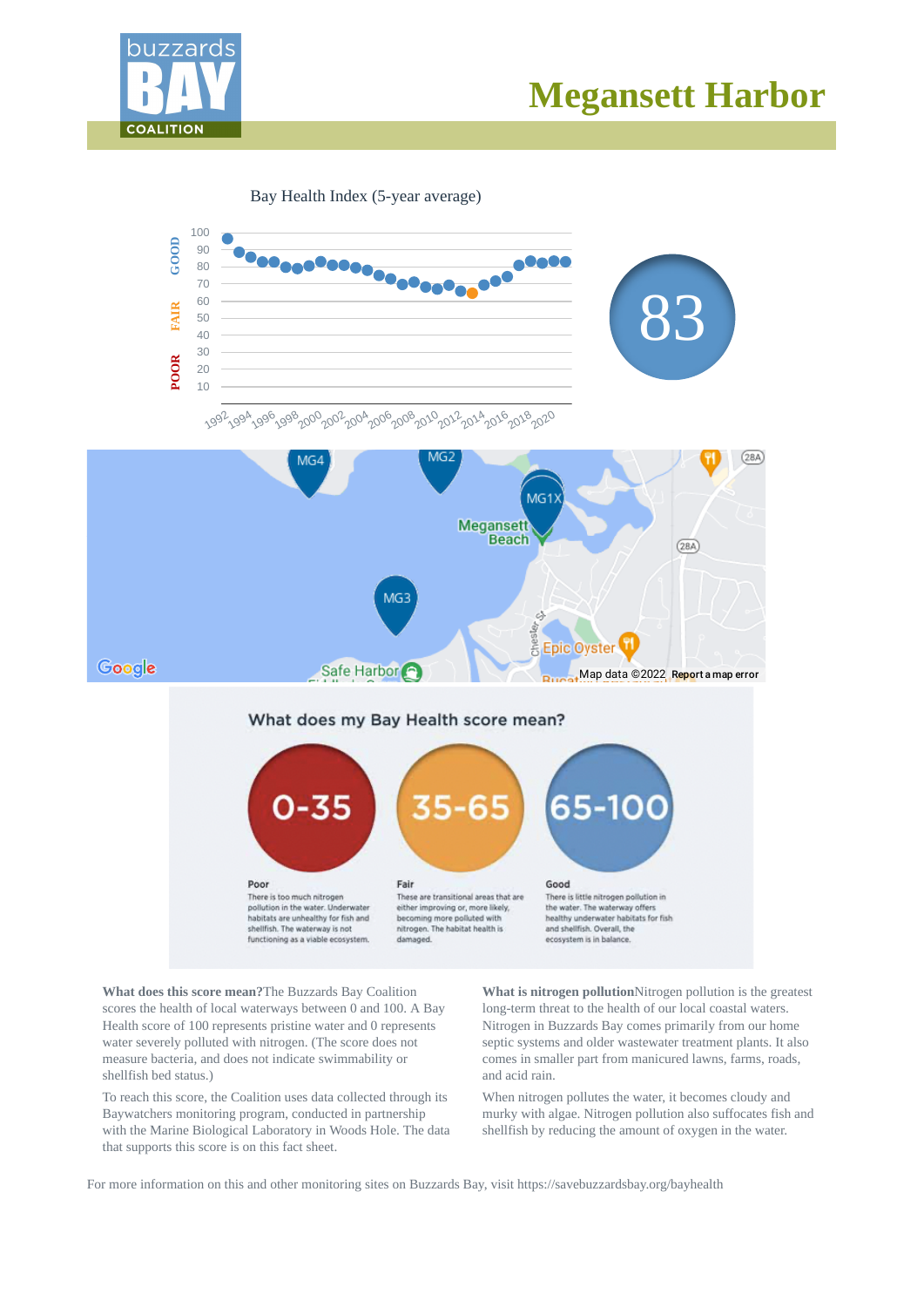# **Supporting Data**

## Megansett Harbor: Megansett Harbor Landing – Shore (MG1X)

Dissolved oxygen and water clarity measurements taken from shore at town dock. (41.656435, -70.623837)



Megansett Harbor: Megansett Harbor Landing – Boat (MG1N)

Nitrogen, algae, and water clarity measurements taken from a boat just off the town dock. (41.656801, -70.623834)











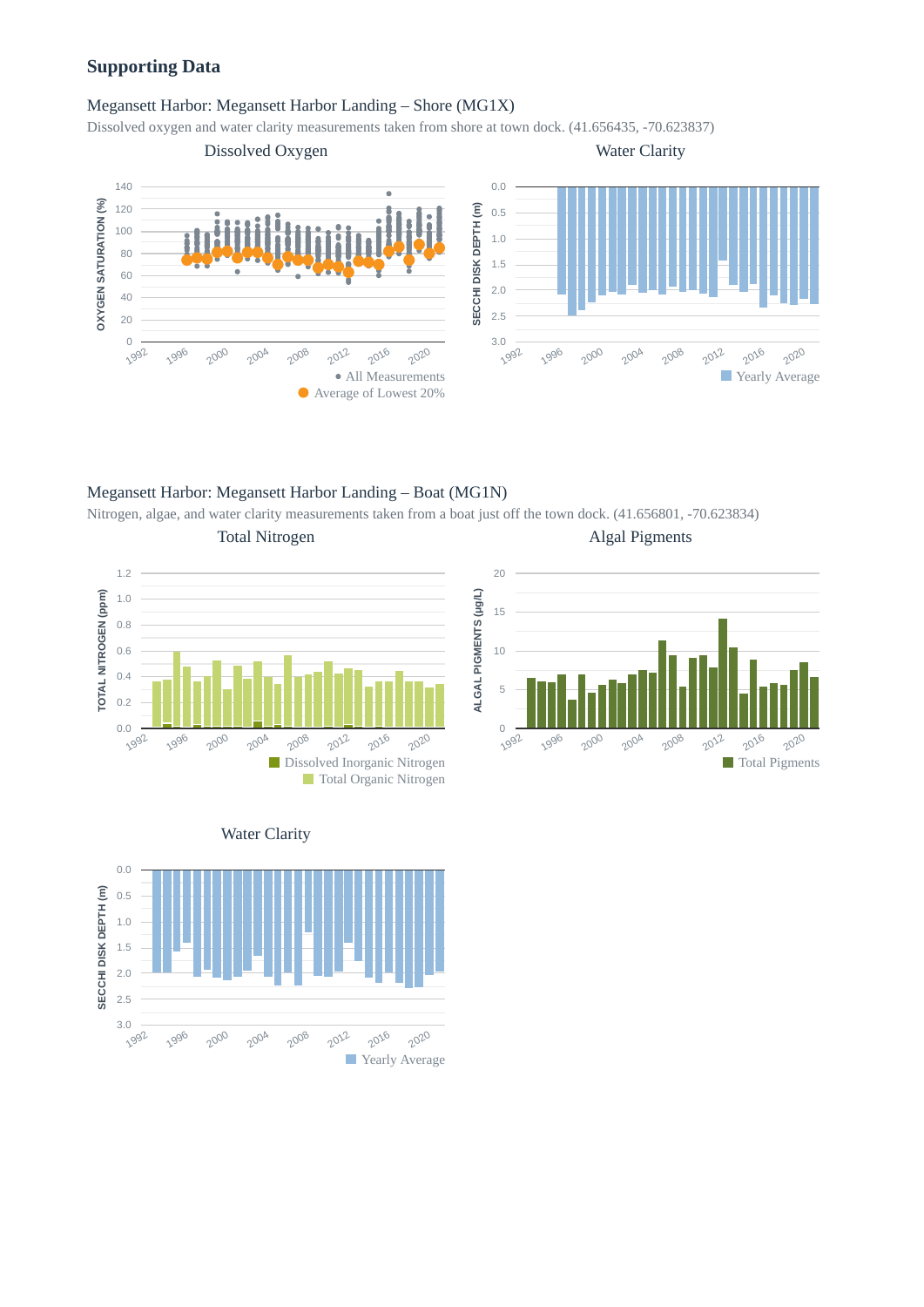# Megansett Harbor: Sunrise Beach (MG2)

Nitrogen, algae, and water clarity measurements taken from a boat off Sunrise Beach. (41.658968, -70.632234)

Total Nitrogen

Algal Pigments





Water Clarity

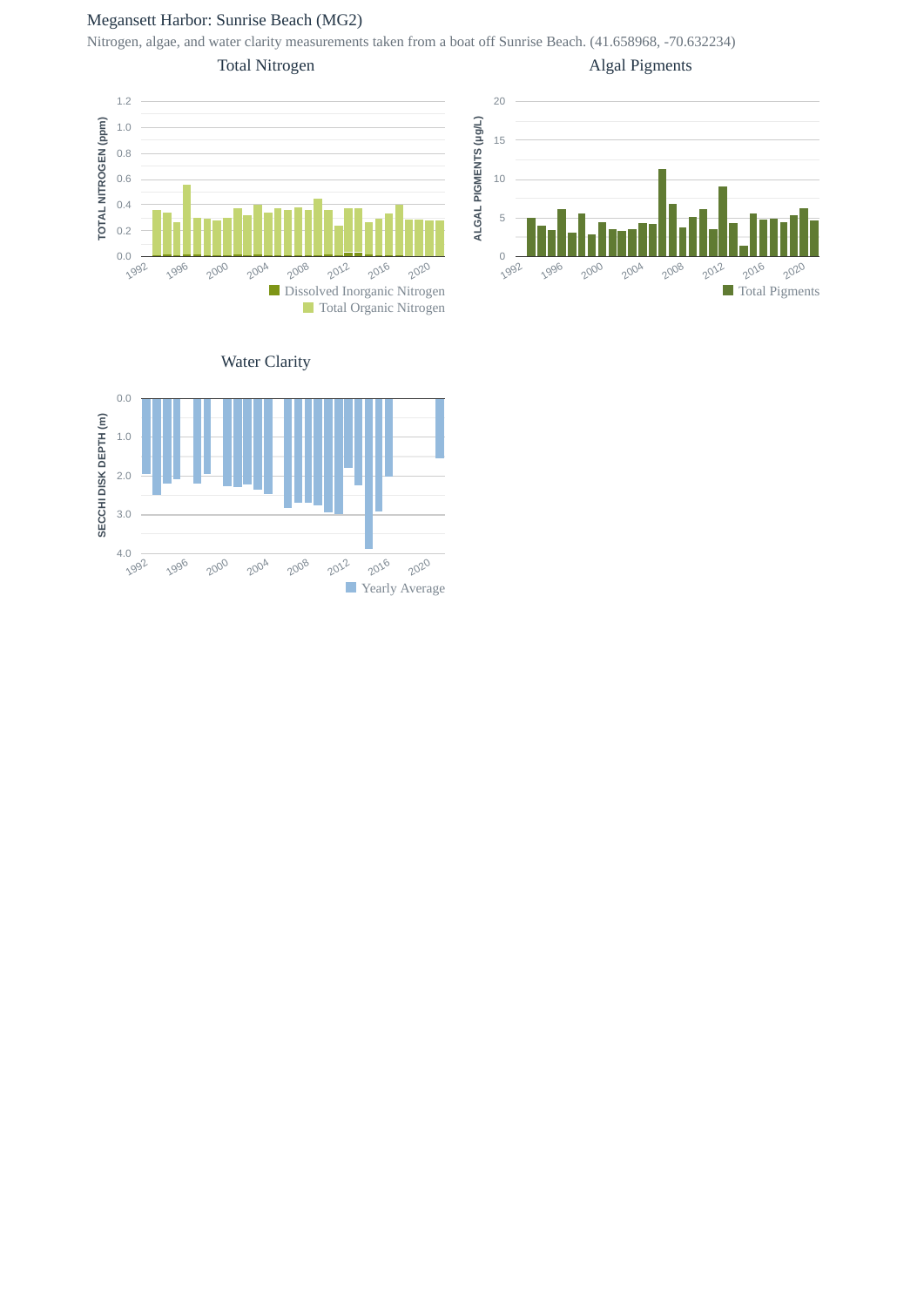# Megansett Harbor: Fiddlers Cove (MG3)

Nitrogen, algae, and water clarity measurements taken from a boat just outside the mouth of Fiddlers Cove. (41.650247,

-70.635919)

## Total Nitrogen







# Water Clarity